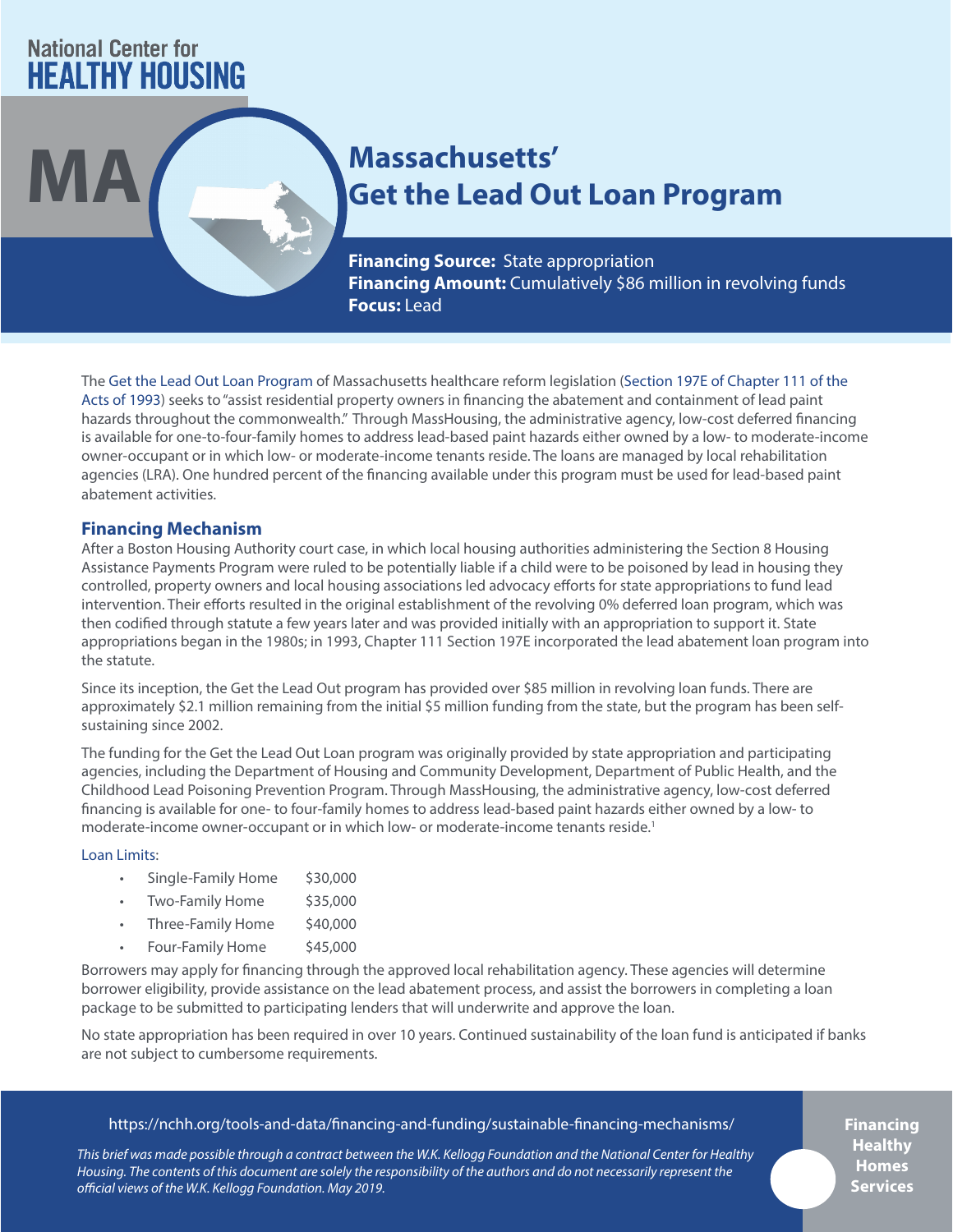# **Program Overview**

The Get the Lead Out Loan Program has been designed to provide low-cost financing to owners of one-to-four-family properties to remove lead paint from their homes and reduce the possibilities of lead poisoning in children. Lead inspections occur at the request of a property owner or as a result of a child with an elevated blood-lead level (EBLL) being in a dwelling unit. One hundred percent of the financing available under this program must be used for lead-based paint abatement activities. Since 2017, MassHousing pays for the title search, inspection, and closing costs. The loan funds are applied to abatement costs. The limited loan funds each year for the program are served on a first-come, first-served basis. On average, homeowners repay their loans in seven or more years.

# **Program Operations**

Through a partnership with the Department of Public Health and the Department of Housing and Community Development, MassHousing offers an affordable way for eligible participants to remove hazardous lead-based paint from their homes. Borrowers must meet income guidelines to participate in the Get the Lead Out program. Funds provided under this program may be used in tandem with other programs that provide funds for rehabilitation activities; (e.g., CDBG, HOME, conventional home improvement funds). Any deleading that has been started prior to loan closing is ineligible to be covered by the loan.

#### *Eligible Population Served*

Eligible borrowers include income-eligible families in owner-occupied homes, nonprofit organizations who rent to income-eligible tenants, and investor-owners who rent to income-eligible tenants.

*Interest Rates and Loan Terms for Owner-Occupants2 :*

- For owner-occupied properties, a 0% deferred interest rates is available. There are no closing costs with a 0% deferred loan, and the loan is deferred until sale or refinance of the property. There are flexible underwriting guidelines for owner-occupant families of one-to-four family properties in which a child under the age of six resides or owner-occupants who are court ordered to delead (the property must be child's permanent residence). Owner-occupants without a child under the age of six residing on the property who opt for preventative lead abatement to increase the livability of their property must meet standard underwriting guidelines to take advantage of the 0% deferred rate.
- A 3% interest rate is available for investor-owners renting to income-eligible tenants. The 5- to 15-year loan terms are based on the loan amount and borrower qualifications. All loans are fully amortizable.

#### *Interest Rates and Loan Terms for Non-Owner-Occupants:*

- Nonprofit organizations that rent to income-eligible tenants receive a 0% interest rate and are fully amortizable.
- Other non-owner occupants receive five- to 15-year loan terms, based on the loan amount and borrower qualifications. All loans are fully amortizable.
- Non-occupant owners wishing to delead their homes for preventative reasons with incomes up to 100% of area median income meeting MassHousing income limits qualify for an amortizing loan with a 3% interest rate.

# *Staffing (Lead Paint Abatement Oversight)*

Only state-licensed lead paint inspectors may conduct inspections, which will be used as the basis for undertaking lead paint abatement work. Only state-licensed lead paint abatement contractors can perform high-risk work and may undertake all of the deleading activity. New regulations allow moderate-risk work to be performed by lead-safe renovators (contractors), who are licensed by the Department of Labor and Workforce Development (DLWD).

Homeowners who receive a certificate from the Childhood Lead Poisoning Prevention Program (CLPPP) may undertake moderate-risk abatement and may be eligible to receive reimbursement for materials and expenses. Upon submission of certificate of compliance to a local rehabilitation agency (LRA), homeowners may receive reimbursement.

#### *Billing for Services*

Loans must be repaid upon the sale, transfer, or refinance of the property; third parties may not assume loan payments whether incidental to sale or otherwise. Loans are due upon refinancing of the existing first mortgage unless a subordination agreement has been signed by the agency.

# **Outcomes and Evaluation**

Cumulatively, the program has served 4,399 units. In 2018, 108 units requested inspected and services from the program. In 2018, the Massachusetts Childhood Lead Poisoning Prevention Program referred an additional 621 families, and all received loans for repairs.